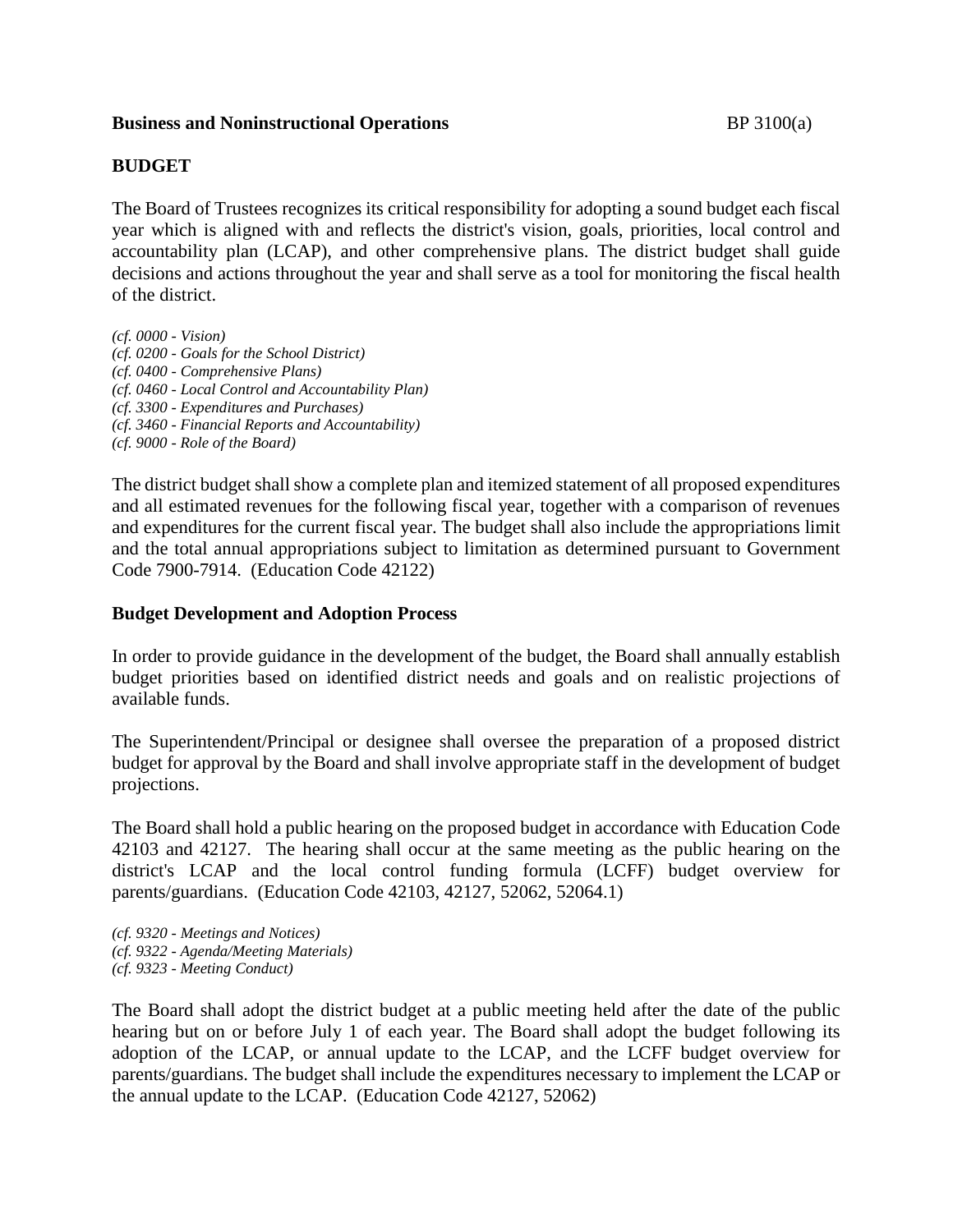The budget that is presented at the public hearing as well as the budget formally adopted by the Board shall adhere to the state's Standardized Account Code Structure as prescribed by the Superintendent of Public Instruction (SPI). (Education Code 42126, 42127)

The Superintendent/Principal or designee may supplement this format with additional information as necessary to effectively communicate the budget to the Board, staff, and public.

No later than five days after the Board adopts the district budget or by July 1, whichever occurs first, the Board shall file the adopted district budget with the County Superintendent of Schools. The budget and supporting data shall be maintained and made available for public review. (Education Code 42127)

#### *(cf. 1340 - Access to District Records)*

If the County Superintendent disapproves or conditionally approves the district's budget, the Board shall review and respond to the County Superintendent's recommendations at a regular public meeting on or before October 8. The response shall include any revisions to the adopted budget and any other proposed actions to be taken as a result of those recommendations. (Education Code 42127)

#### **Budget Criteria and Standards**

The district budget shall be developed in accordance with state criteria and standards specified in 5 CCR 15440-15450 as they relate to projections of average daily attendance (ADA), enrollment, ratio of ADA to enrollment, LCFF revenue, salaries and benefits, other revenues and expenditures, facilities maintenance, deficit spending, fund balance, and reserves. In addition, the Superintendent/Principal or designee shall provide the supplemental information specified in 5 CCR 15451 which addresses the methodology and budget assumptions used, contingent liabilities, use of one-time revenues for ongoing expenditures, use of ongoing revenues for one-time expenditures, contingent revenues, contributions, long-term commitments, unfunded liabilities, status of collective bargaining agreements, the LCAP, and LCAP expenditures. (Education Code 33128, 33129, 42127.01; 5 CCR 15440-15451)

The district budget shall provide for increased or improved services for unduplicated students at least in proportion to the increase in funds apportioned on the basis of the number and concentration of unduplicated students in accordance with 5 CCR 15496. *Unduplicated students* are students who are eligible for free or reduced-price meals, English learners, and/or foster youth. (Education Code 42238.07; 5 CCR 15496)

*(cf. 3553 - Free and Reduced Price Meals) (cf. 6173.1 - Education for Foster Youth) (cf. 6174 - Education for English Learners)*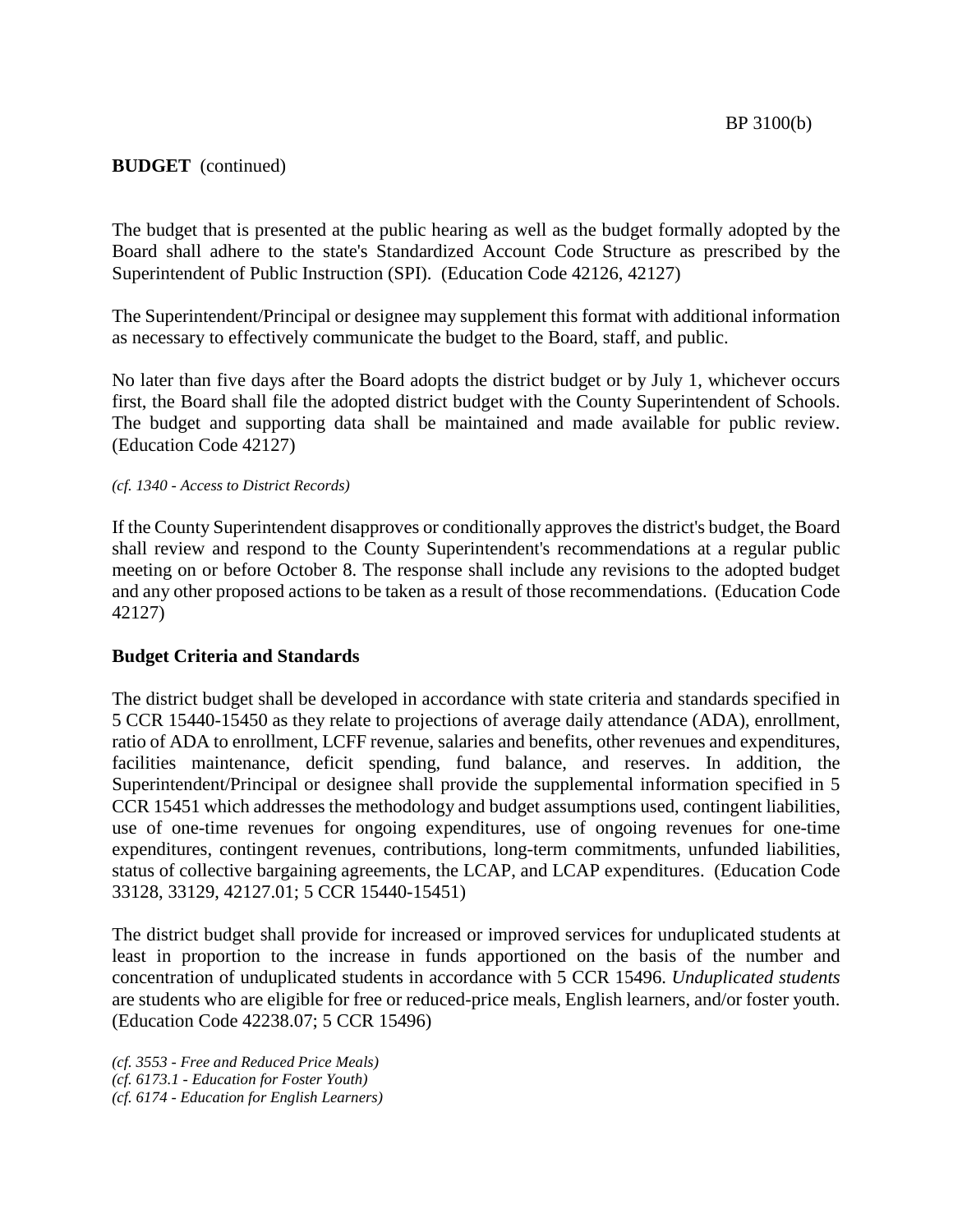The Board may establish other budget assumptions or parameters which may take into consideration the stability of funding sources, legal requirements and constraints on the use of funds, anticipated increases and/or decreases in the cost of services and supplies, program requirements, and any other factors necessary to ensure that the budget is a realistic plan for district revenues and expenditures.

*(cf. 2210 - Administrative Discretion Regarding Board Policy) (cf. 3110 - Transfer of Funds)*

#### **Fund Balance**

The district shall classify fund balances in compliance with Governmental Accounting Standards Board (GASB) Statement 54, as follows:

- 1. *Nonspendable fund balance* includes amounts that are not expected to be converted to cash, such as resources that are not in a spendable form (e.g., inventories and prepaids) or that are legally or contractually required to be maintained intact.
- 2. *Restricted fund balance* includes amounts constrained to specific purposes by their providers or by law.
- 3. *Committed fund balance* includes amounts constrained to specific purposes by the Board.

For this purpose, all commitments of funds shall be approved by a majority vote of the Board. The constraints shall be imposed no later than the end of the reporting period (June 30), although the actual amounts may be determined subsequent to that date but prior to the issuance of the financial statements.

4. *Assigned fund balance* includes amounts which are intended for a specific purpose but do not meet the criteria to be classified as restricted or committed.

The Board delegates authority to assign funds to the assigned fund balance to the Superintendent and authorizes the assignment of such funds to be made any time prior to the issuance of the financial statements. The Superintendent shall have discretion to further delegate the authority to assign funds.

5. *Unassigned fund balance* includes amounts that are available for any purpose.

When multiple types of funds are available for an expenditure, the district shall first utilize funds from the restricted fund balance as appropriate, then from the committed fund balance, then from the assigned fund balance, and lastly from the unassigned fund balance.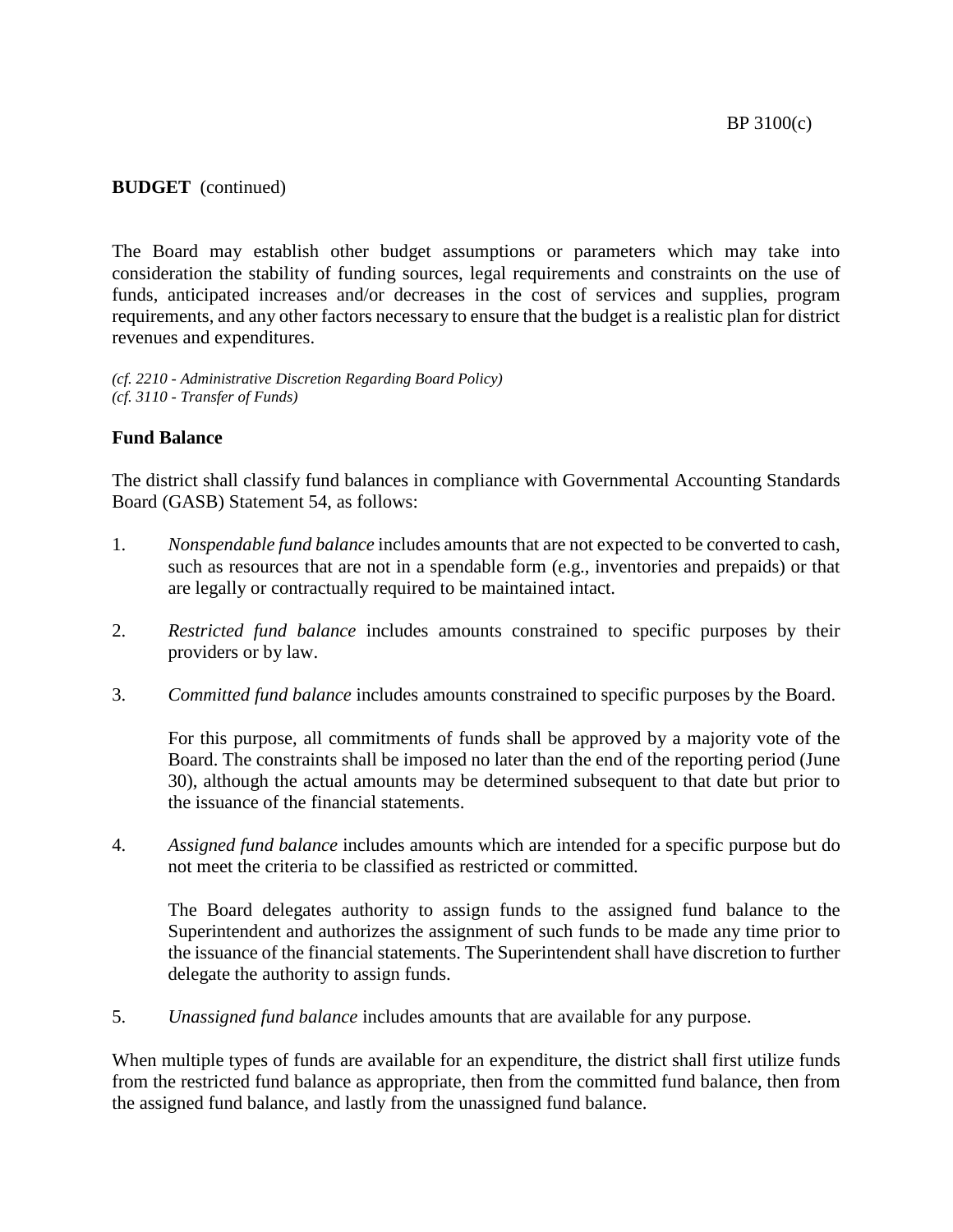The Board intends to maintain a minimum assigned and unassigned fund balance in an amount the Board deems sufficient to maintain fiscal solvency and stability and to protect the district against unforeseen circumstances.

## **Long-Term Financial Obligations**

The district's current-year budget and multiyear projections shall include adequate provisions for addressing the district's long-term financial obligations, including, but not limited to, long-term obligations resulting from collective bargaining agreements, financing of facilities projects, unfunded or future liability for retiree benefits, and accrued workers' compensation claims.

*(cf. 4141/4241 - Collective Bargaining Agreement) (cf. 4154/4254/4354 - Health and Welfare Benefits) (cf. 7210 - Facilities Financing) (cf. 9250 - Remuneration, Reimbursement and Other Benefits)*

The Board may approve a plan for meeting the district's long-term obligations to fund contributions to the California Public Employees' Retirement System (CalPERS) which, to the extent possible, minimizes significant increases in annual general fund expenditures towards pension obligations. The plan may include prefunding required pension contributions through the California Employers' Pension Prefunding Trust Program pursuant to Government Code 21710-21716.

#### *Legal Reference:*

*EDUCATION CODE 1240 Duties of county superintendent of schools 33127-33131 Standards and criteria for local budgets and expenditures 41202 Determination of minimum level of education funding 42103 Public hearing on proposed budget; requirements for content of proposed budget 42122-42129 Budget requirements 42130-42134 Financial certifications 42140-42142 Disclosure of fiscal obligations 42238-42251 Apportionments to districts, especially: 42238.01-42238.07 Local control funding formula 42602 Use of unbudgeted funds 42610 Appropriation of excess funds and limitation thereon 45253 Annual budget of personnel commission 45254 First year budget of personnel commission 52060-52077 Local control and accountability plan GOVERNMENT CODE 7900-7914 Appropriations limit 21710-21716 California Employer's Pension Prefunding Trust Program CODE OF REGULATIONS, TITLE 5 15060 Standardized account code structure 15440-15451 Criteria and standards for school district budgets 15494-15497 Local control funding formula, supplemental and concentration grant expenditures*

*Management Resources: (see next page)*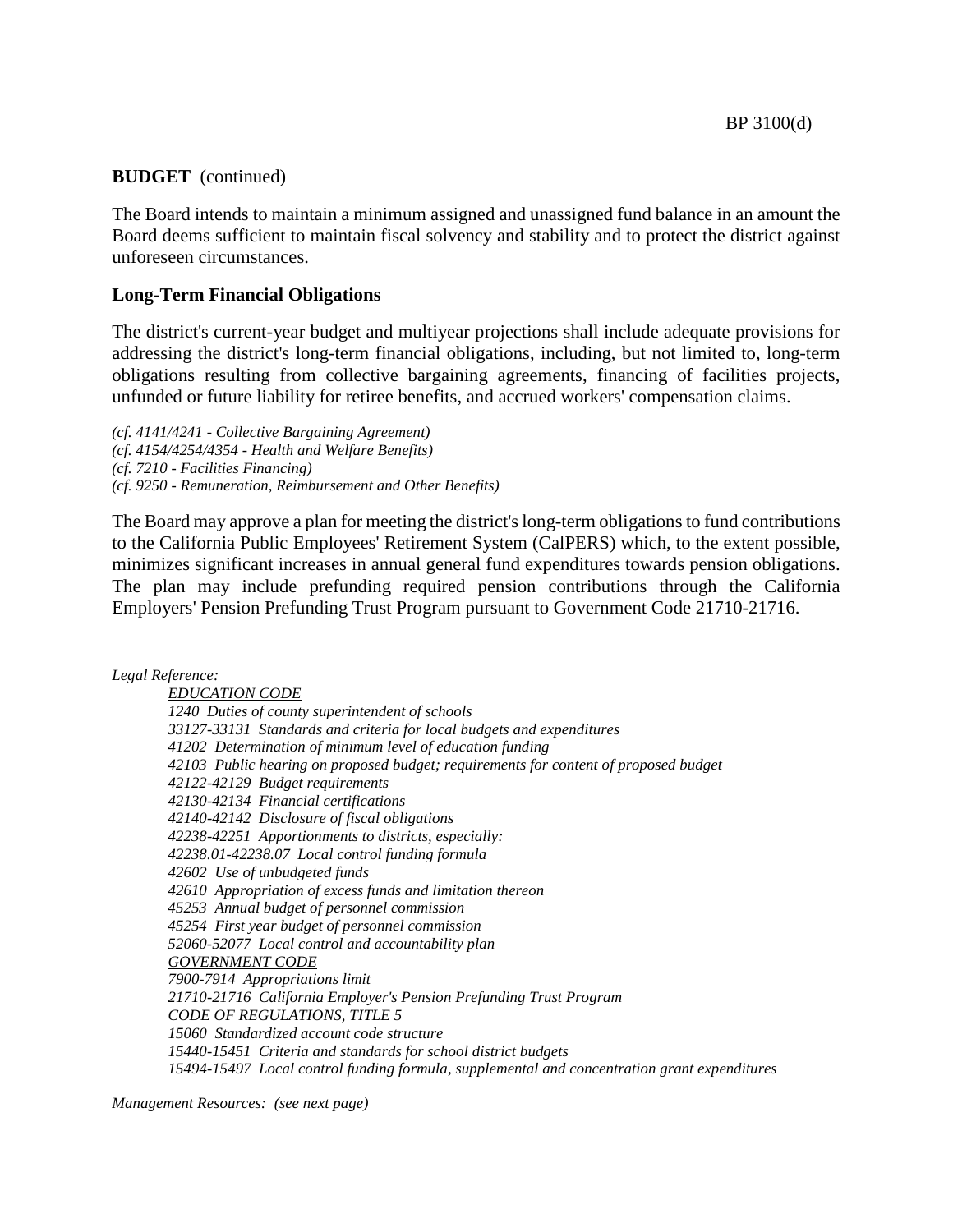#### *Management Resources:*

*CALIFORNIA DEPARTMENT OF EDUCATION PUBLICATIONS California School Accounting Manual New Requirements for Reporting Fund Balance in Governmental Funds, January 7, 2011 FISCAL CRISIS AND MANAGEMENT ASSISTANCE TEAM PUBLICATIONS Fiscal Oversight Guide for AB 1200, AB 2756 and Subsequent Related Legislation, December 2015 GOVERNMENT FINANCE OFFICERS ASSOCIATION Best Practice: Fund Balance Guidelines for the General Fund, September 2015 GOVERNMENTAL ACCOUNTING STANDARDS BOARD STATEMENTS Statement 75, Accounting and Financial Reporting for Post-employment Benefits Other Than Pensions, June 2015 Statement 54, Fund Balance Reporting and Governmental Fund Type Definitions, February 2009 WEB SITES CSBA: http://www.csba.org Association of California School Administrators: http://www.acsa.org California Department of Education, Finance and Grants: http://www.cde.ca.gov/fg California Department of Finance: http://www.dof.ca.gov Fiscal Crisis and Management Assistance Team: http://www.fcmat.org Government Finance Officers Association: http://www.gfoa.org Governmental Accounting Standards Board: http://www.gasb.org*

*School Services of California, Inc.: http://www.sscal.com*

Policy **CUDDEBACK UNION ELEMENTARY SCHOOL DISTRICT** adopted: December 11, 2019 Carlotta, California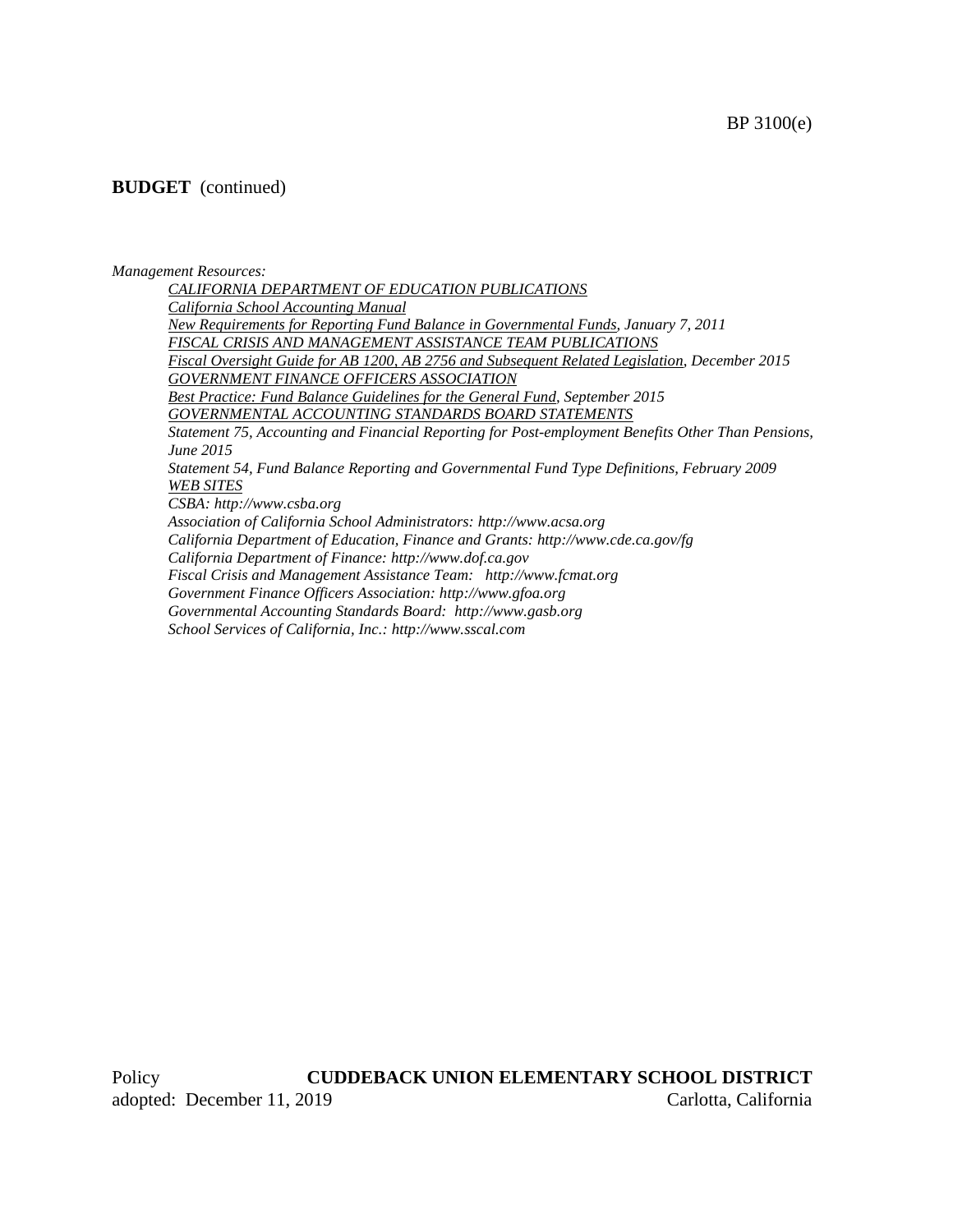## **Business and Noninstructional Operations** AR 3100(a)

# **BUDGET**

# **Public Hearing**

The agenda for the public hearing on the district budget shall be posted at least 72 hours before the hearing and shall indicate the location where the budget may be inspected. The proposed budget shall be available for public inspection at least three working days before this hearing. (Education Code 42103, 42127, 52062)

*(cf. 0460 - Local Control and Accountability Plan) (cf. 9320 - Meetings and Notices) (cf. 9322 - Agenda/Meeting Materials)*

The Superintendent/Principal or designee shall notify the County Superintendent of Schools of the location and dates at which the proposed budget may be inspected, as well as the location, date, and time of the public hearing, in sufficient time for the County Superintendent to publish such information in a newspaper of general circulation at least 10 days but not more than 45 days before the hearing, as required by Education Code 42103.

Whenever the proposed district budget includes a combined assigned and unassigned ending fund balance that exceeds the minimum recommended reserve for economic uncertainties adopted by the State Board of Education, the district shall provide, for each fiscal year included in the budget, the following information for public review and discussion at the public hearing: (Education Code 42127; 5 CCR 15450)

- 1. The minimum recommended reserve for economic uncertainties
- 2. The combined assigned and unassigned ending fund balances that are in excess of the minimum recommended reserve
- 3. A statement of reasons substantiating the need for the combined assigned and unassigned ending balances that are in excess of the minimum recommended reserve

During the hearing, any district resident may appear and object to the proposed budget or to any item in the budget. The hearing may conclude when all residents who have requested to be heard have had the opportunity to speak. (Education Code 42103)

*(cf. 9323 - Meeting Conduct)*

# **Budget Review Committee for Disapproved Budgets**

If the district's budget is disapproved by the County Superintendent for any reason other than disapproval of the district's LCAP or annual update to the LCAP, the budget shall be reviewed by a budget review committee, unless the Board and County Superintendent agree to waive the requirement and the California Department of Education accepts the waiver. (Education Code 42127)